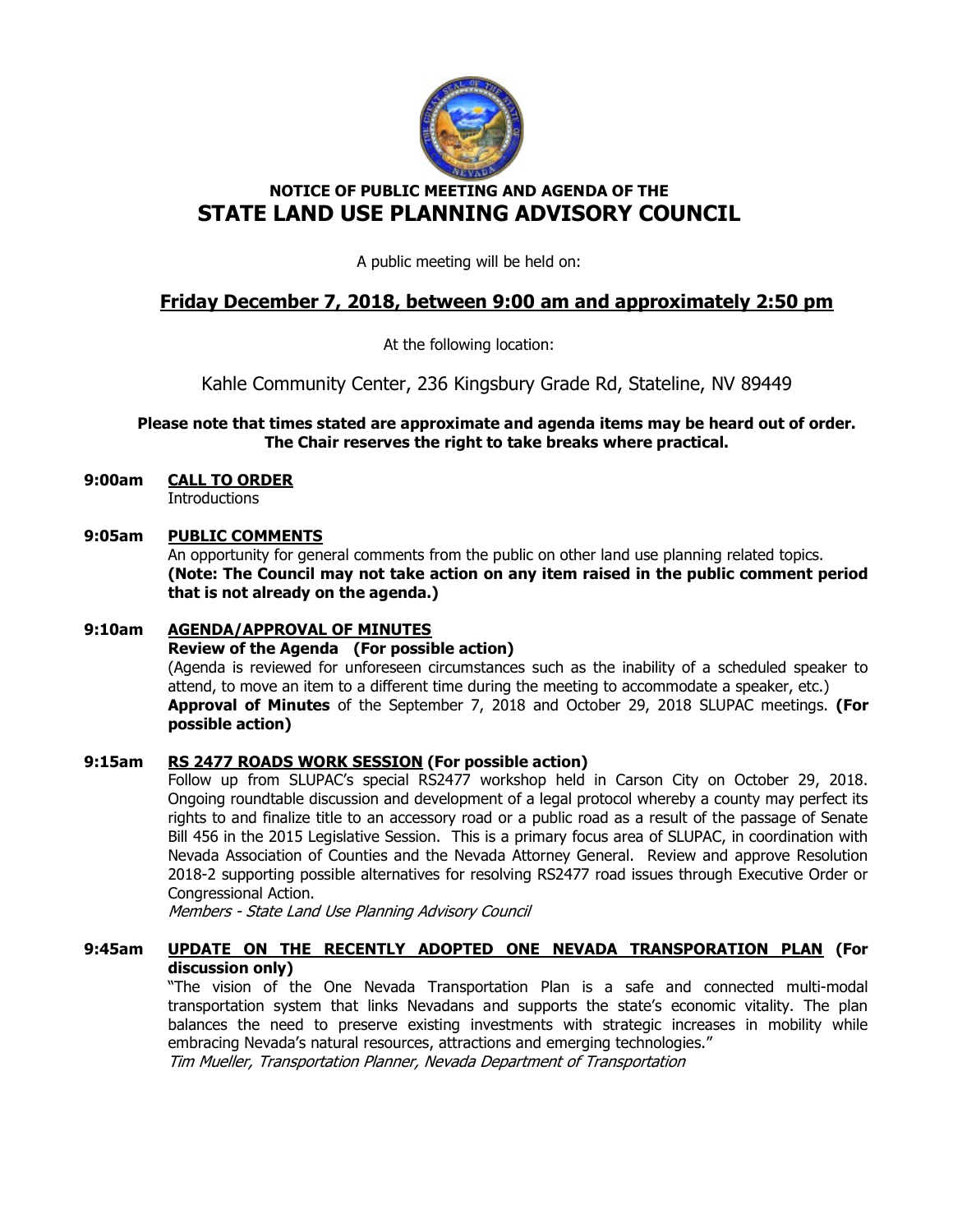# 10:00am UPDATE ON THE NEVADA ECONOMIC ASSESSMENT PROJECT (For discussion only)

 University of Nevada Cooperative Extension, BLM, and Forest Service --with extensive cooperation by local agencies including Nevada Association of Counties-- are launching a multi-year assessment with current baselines and modeling of economic conditions in all Nevada counties. Potential projects and actions eventually could be modeled for an assessment of economic effects and outputs. A stakeholders meeting and project launch meeting will be held the prior day at the UNCE office in Reno. County officials may be familiar with this effort as it has been discussed via NvACO several times during past months.

 David Pritchett, NEPA Program Specialist, Bureau of Land Management Dr. Julie Suhr-Pierce, Regional Economist, Bureau of Land Management

## 10:20am JOIN INC (For discussion only)

 Update on activities of JOIN Inc. "Training Nevadans for Careers". Denise Castle, Executive Director, JOIN Inc.

## 10:35am UPDATE ON STATELINE TRANSPORTATION MATTERS (For discussion only)

 The TRPA Governing Board recently approved the realignment of US50 through Stateline. A new events center is planned adjacent to the Montbleu. Update on these new developments, opportunities and challenges.

 Carl Hasty, District Manager, Tahoe Transportation District Carol Chaplin, Executive Director, Tahoe Douglas Visitor Authority Lou Feldman, Attorney, Tahoe Douglas Visitor Authority

## 10:55am A FEW DOUGLAS COUNTY FACTS FROM PARKS AND RECREATION (For discussion only)

 Did you know there is a Pony Express route over Kingsbury Grade? Interesting discussion on this and other local facts and developments. Scott Morgan, Director, Douglas County Social Services, Parks and Recreation

## 11:15am TRAVEL TO LUNCH

Travel by van over Kingsbury Grade to the new Douglas County Community Center. Note: Members of the public are invited but must provide their own transportation.

#### 12:00pm LUNCH

New Douglas County Community & Senior Center, 1329 Waterloo Ln, Gardnerville, NV 89410

#### 12:00pm COUNTY PLANNING UPDATES DURING LUNCH (For discussion only)

Presentations by SLUPAC members on planning related activities within their areas of representation. Members – State Land Use Planning Advisory Council

#### 1:15pm TRAVEL BACK TO KAHLE PARK

#### 1:45pm COUNTY PLANNING UPDATES CONTINUED (For discussion only)

Presentations by SLUPAC members on planning related activities within their areas of representation. Members – State Land Use Planning Advisory Council

### 2:30pm COUNCIL MEMBER COMMENTS COUNCIL DISCUSSION AND RECOMMENDATIONS FOR REVISITING SLUPAC FOCUS AREAS (For possible action)

Council will discuss if pertinent the primary SLUPAC focus areas identified for 2018-2020:

- RS2477 Roads Protocol (SB 456)
- County NEPA Consistency Review Assistance
- Public Land Policy Plan Update Assistance and Outreach
- Public lands management, specific to reclamation-related fuels management, grazing, fire.